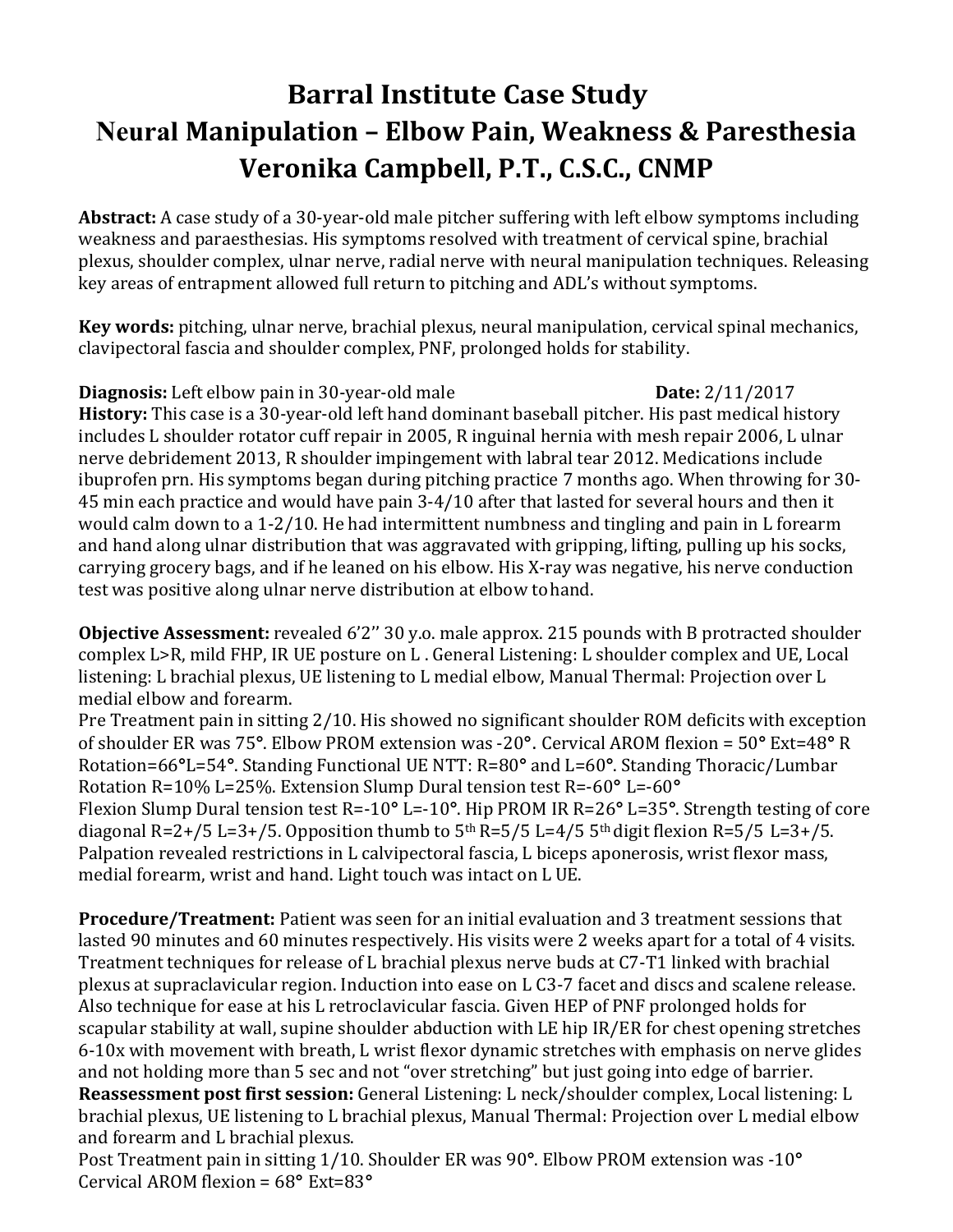R Rotation=70**°**L=65**°**. Standing Functional UE NTT: R=80**°** and L=60**°**. Standing Thoracic/Lumbar Rotation R=60% L=60%. Extension Slump Dural tension test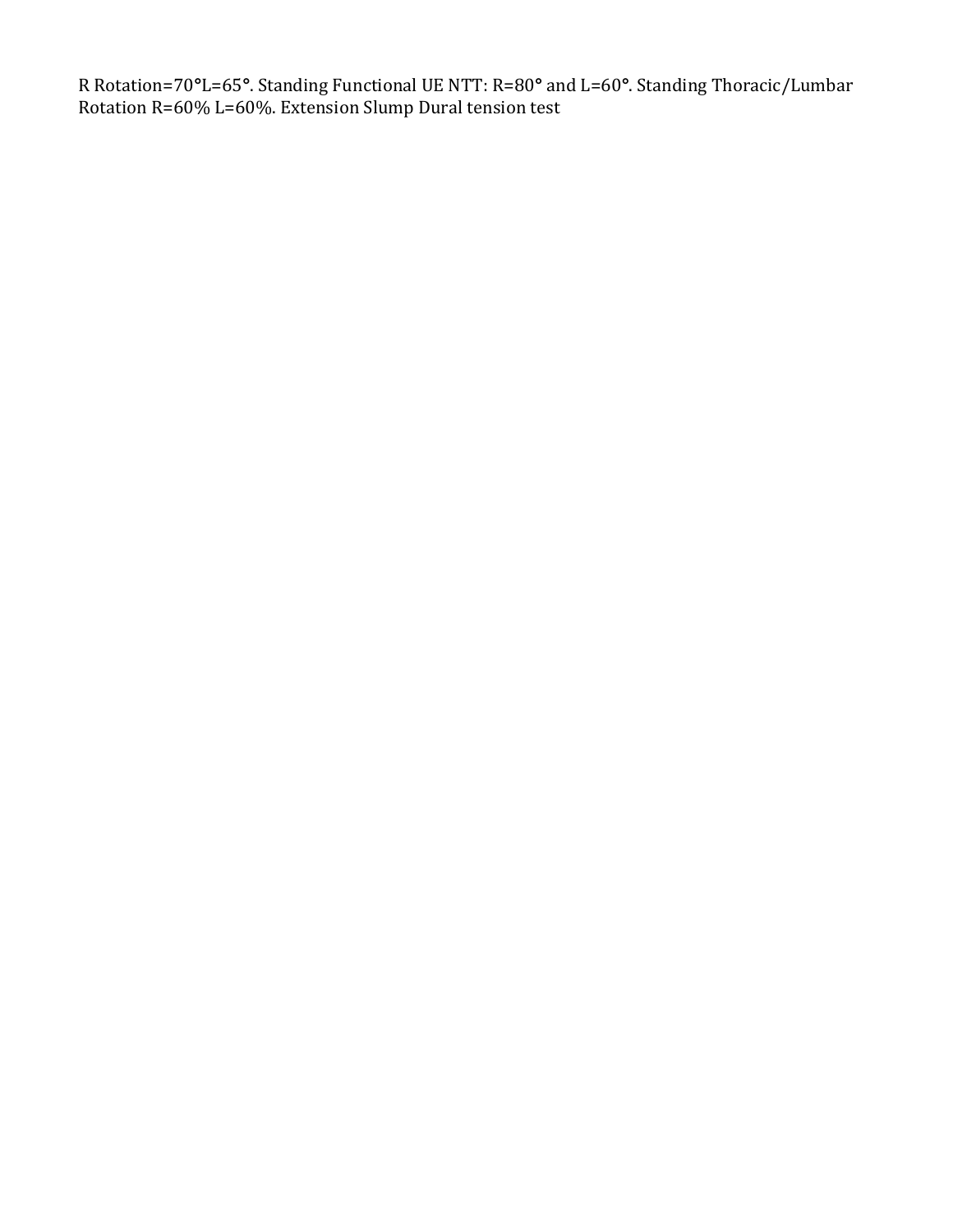R=-45**°** L=-45**°** Hip PROM IR R=38**°** L=40**°**. Strength testing of core diagonal R=4+/5 L=4/5. Opposition thumb to  $5<sup>th</sup> L=5/5$ ,  $5<sup>th</sup>$  digit flexion L=4+/5. Improved tissue mobility in L calvipectoral fascia, L biceps aponerosis, wrist flexor mass, medial forearm, wrist and hand.

**Second visit:** Patient reported arm feeling better but still getting twinges of pain with gripping and pulling, hadn't thrown since last visit either. Reports compliance with HEP. Pre Treatment assessment: General Listening: L shoulder complex, Local listening: L brachial plexus, UE listening to L brachial plexus, Manual Thermal: Projection over L medial elbow. Elbow PROM extension was -10**°**. Cervical AROM Ext=68**°**. Standing Functional UE NTT: R=150**°** and L=160°. Standing Thoracic/Lumbar Rotation R=40% L=40%. Extension Slump Dural tension test R=-45**°** L=-45**°**, Strength testing of core diagonal  $R=2+/5$  L=5/5. Opposition thumb to  $5<sup>th</sup> 5/5$ . Treatment included brachial plexus at supraclavicular region and infracalvicular region with induction, release with induction to clavipec fascia, distal biceps, medial elbow and flexor muscle mass, olecranon tracking joint mobilization medial to lateral shear with flex/ext AROM assisting, release to ulnar ligament at elbow and then ulnar nerve double induction from upper arm to just distal to elbow jt, osseous induction at olecranon and A/C jt.

**Post Treatment** pain 0/10. Elbow PROM extension was -5**°**Cervical AROM Ext=82**°** Standing Functional UE NTT: R=180**°** and L=180**°**. Standing Thoracic/Lumbar Rotation R=70% L=70%. Extension Slump Dural tension test R=-25**°** L=-25**°** Strength testing of core diagonal R=2+/5 L=5/5. Opposition thumb to 5th 5/5.

**Third visit:** Patient reported arm continues to feel better with no noticeable twinges in left elbow. Has thrown 50% speed and distance for 30 pitches and felt ok. No N&T anymore unless he leans on it for a long time on a hard surface. Did a stretch over a Bosu and felt a twinge in his ribcage and sore since. General Listening: L anterior chest/shoulder complex, Local listening: L Vagus and phrenic nerves, Manual Thermal: Projection over L chest.

Pre treatment assessment Elbow PROM extension was -5**°**Cervical AROM Ext=76**°** Standing Functional UE NTT: R=170**°** and L=90**°**. Standing Thoracic/Lumbar Rotation R=60% L=40%. Strength testing of core diagonal R=3+/5 L=4/5

Treatment included release of VSOTN, SCM fascia, vagus nerve with double induction from trigone to esophageal region. Left lung pleura relationship with brachial plexus on left, phrenic connected with diaphragm anteriorly, clavipectoral facial release with shoulder IR/ER PNF neuro re-ed after for motor control. Added prolonged holds for cervical stability and wall press for functional diagonal for core stability.

**Post Treatment** assessment Elbow PROM extension was full. Cervical AROM Ext=90**°** Standing Functional UE NTT: R=180**°** and L=180**°**, Standing Thoracic/Lumbar Rotation R=80% L=80%. Extension Slump Dural tension test R=-25**°** L=-25**°** Strength testing of core diagonal R=5/5 L=5/5

**Fourth visit:** Patient reports no pain or twinges at all and has been able to consistently throw more than 50 pitches without symptoms now. Only time he notices anything if he leans on hard surface for long period. Pre Treatment assessment: General Listening: L UE, Local listening: L medial elbow, Manual Thermal: Projection over L medial elbow and forearm. Elbow PROM extension was - 5**°** Standing Functional UE NTT: R=160**°** and L=130**°**. Standing Thoracic/Lumbar Rotation R=70% L=60%. Treatment included osseous at olecranon, induction into ease at flexor muscle mass insertion, olecranon tracking joint mobilization medial to lateral shear with flex/ext AROM assisting, ulnar nerve double induction from upper arm to just distal to elbow jt and at Guyon's canal. Double induction along radial nerve and axillary nerve at posterior shoulder, clavipectoral facial release with shoulder IR/ER PNF neuro re-ed after for motor control. Reviewed HEP.